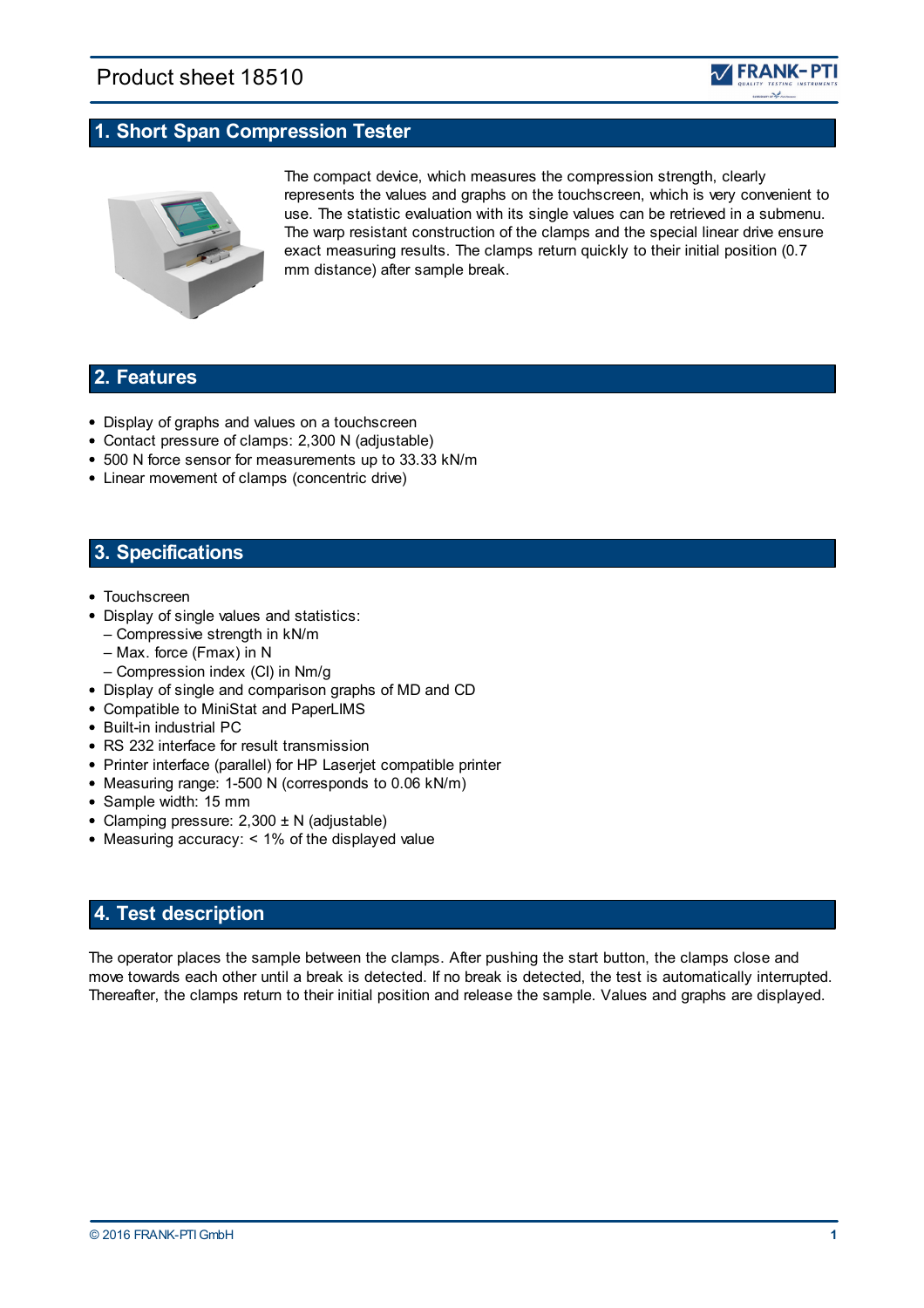# Product sheet 18510



## **5. Applicable standards:**

ISO 9895 TAPPI T 826 DIN 54518 SCAN P 46 APPITA/AS 1301.450 TAPPI T 826 BS 7325

# **6. Technical data**

Electricity: 110 - 220 V, 50 - 60 Hz<br>Water supply: None Water supply: None<br>Compressed air: 600 kPa Compressed air: Dimensions (W x D x H): 27 x 50 x 27 cm Net weight: 32 kg<br>Gross weight: 42 kg Gross weight: